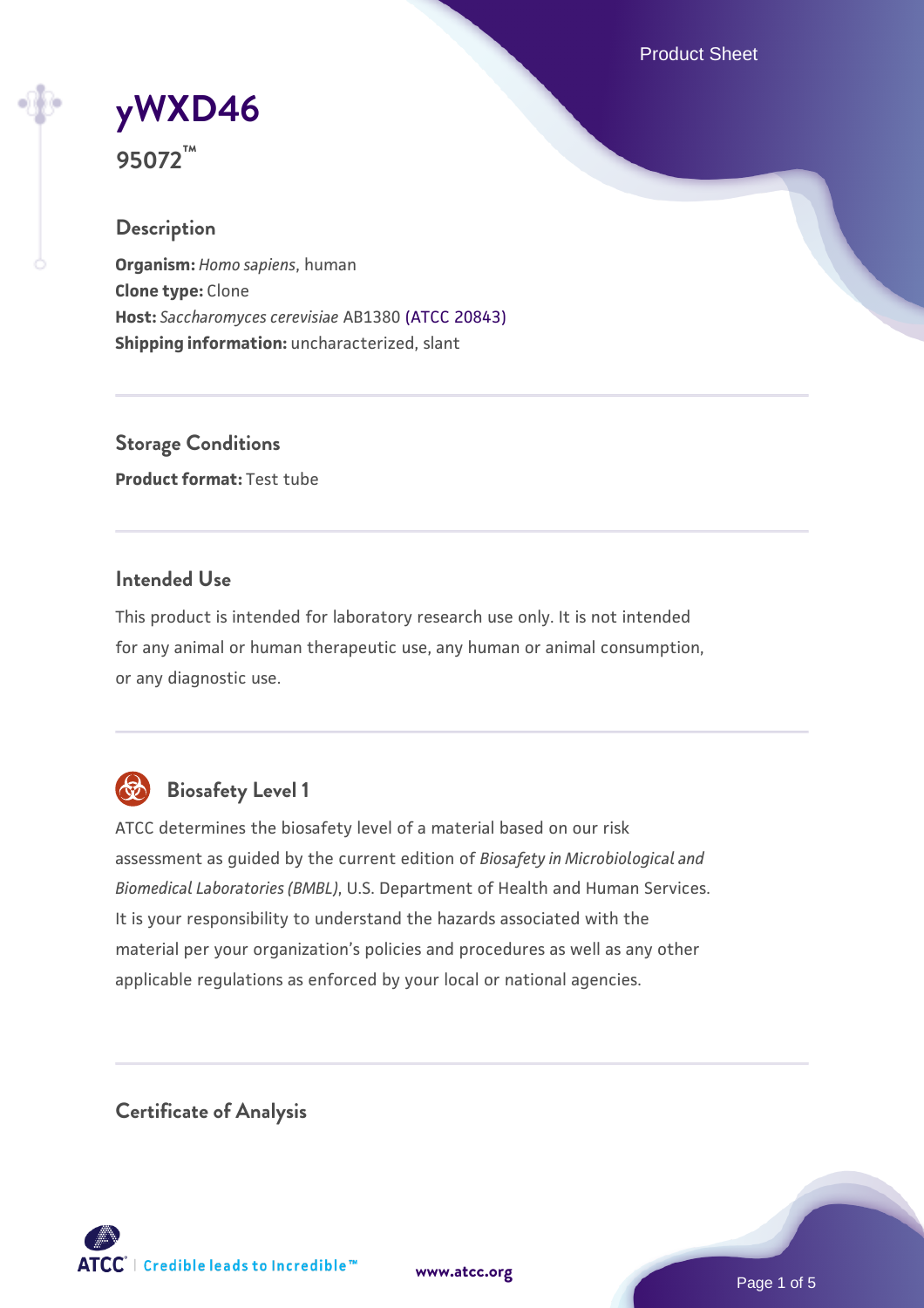

For batch-specific test results, refer to the applicable certificate of analysis that can be found at www.atcc.org.

#### **Insert Information**

**Type of DNA:** genomic **Genome:** Homo sapiens **Chromosome:** X X q28 **Gene name:** DNA Segment, single copy **Gene product:** DNA Segment, single copy [DXS2034] **Gene symbol:** DXS2034 **Contains complete coding sequence:** Unknown **Insert end:** EcoRI

#### **Vector Information**

**Construct size (kb):** 155.0 **Intact vector size:** 11.454 **Vector name:** pYAC4 **Type of vector:** YAC **Host range:** *Saccharomyces cerevisiae*; *Escherichia coli* **Vector information:** other: telomere, 3548-4235 other: telomere, 6012-6699 Cross references: DNA Seq. Acc.: U01086 **Cloning sites:** EcoRI **Markers:** SUP4; HIS3; ampR; URA3; TRP1 **Replicon:** pMB1, 7186-7186; ARS1, 9632-10376

# **Growth Conditions**

**Medium:** 



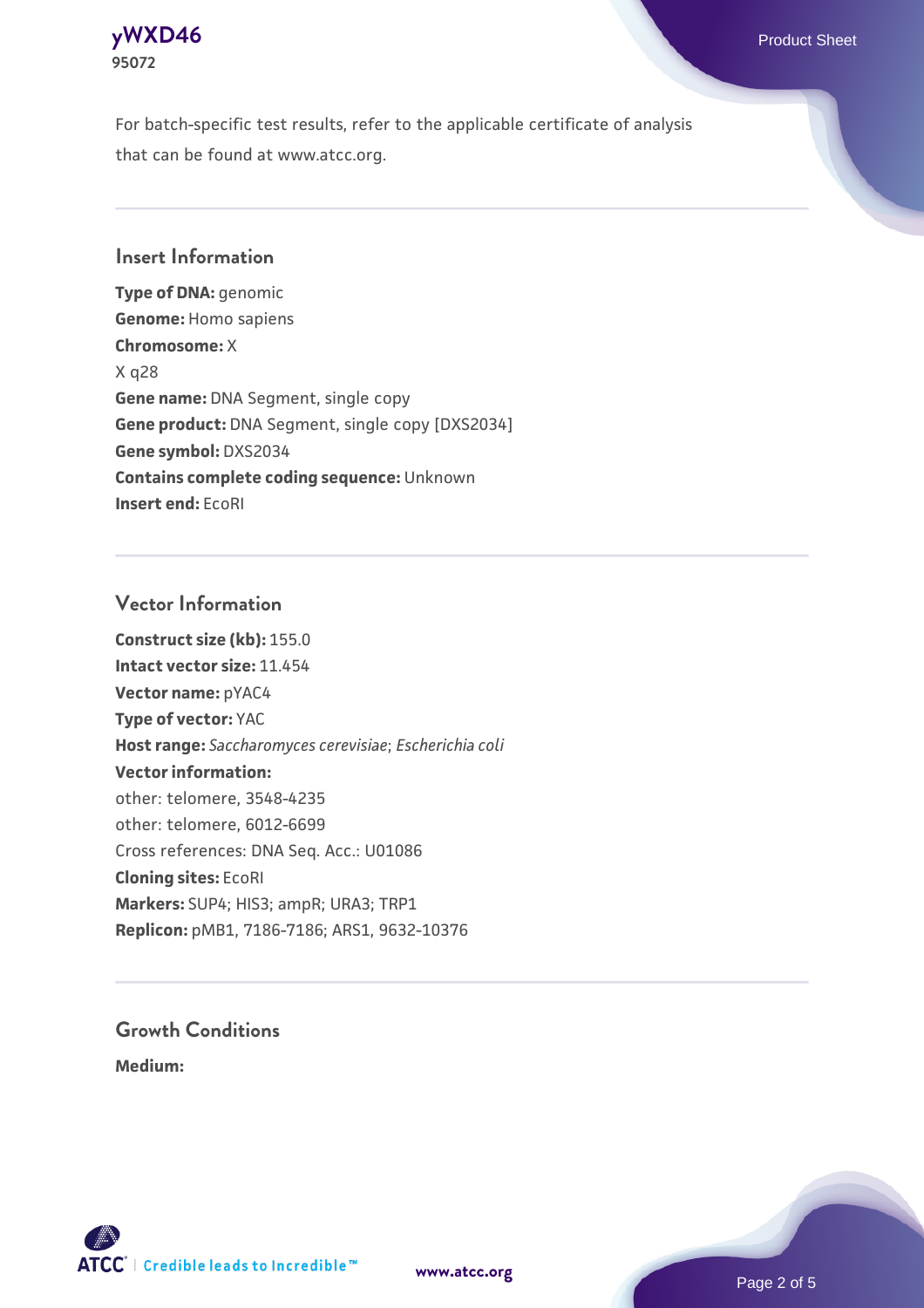**[yWXD46](https://www.atcc.org/products/95072)** Product Sheet **95072**

[ATCC Medium 1245: YEPD](https://www.atcc.org/-/media/product-assets/documents/microbial-media-formulations/1/2/4/5/atcc-medium-1245.pdf?rev=705ca55d1b6f490a808a965d5c072196) **Temperature:** 30°C

#### **Notes**

More information may be available from ATCC (http://www.atcc.org or 703- 365-2620).

### **Material Citation**

If use of this material results in a scientific publication, please cite the material in the following manner: yWXD46 (ATCC 95072)

#### **References**

References and other information relating to this material are available at www.atcc.org.

#### **Warranty**

The product is provided 'AS IS' and the viability of ATCC® products is warranted for 30 days from the date of shipment, provided that the customer has stored and handled the product according to the information included on the product information sheet, website, and Certificate of Analysis. For living cultures, ATCC lists the media formulation and reagents that have been found to be effective for the product. While other unspecified media and reagents may also produce satisfactory results, a change in the ATCC and/or depositor-recommended protocols may affect the recovery, growth, and/or function of the product. If an alternative medium formulation or reagent is used, the ATCC warranty for viability is no longer



**[www.atcc.org](http://www.atcc.org)**

Page 3 of 5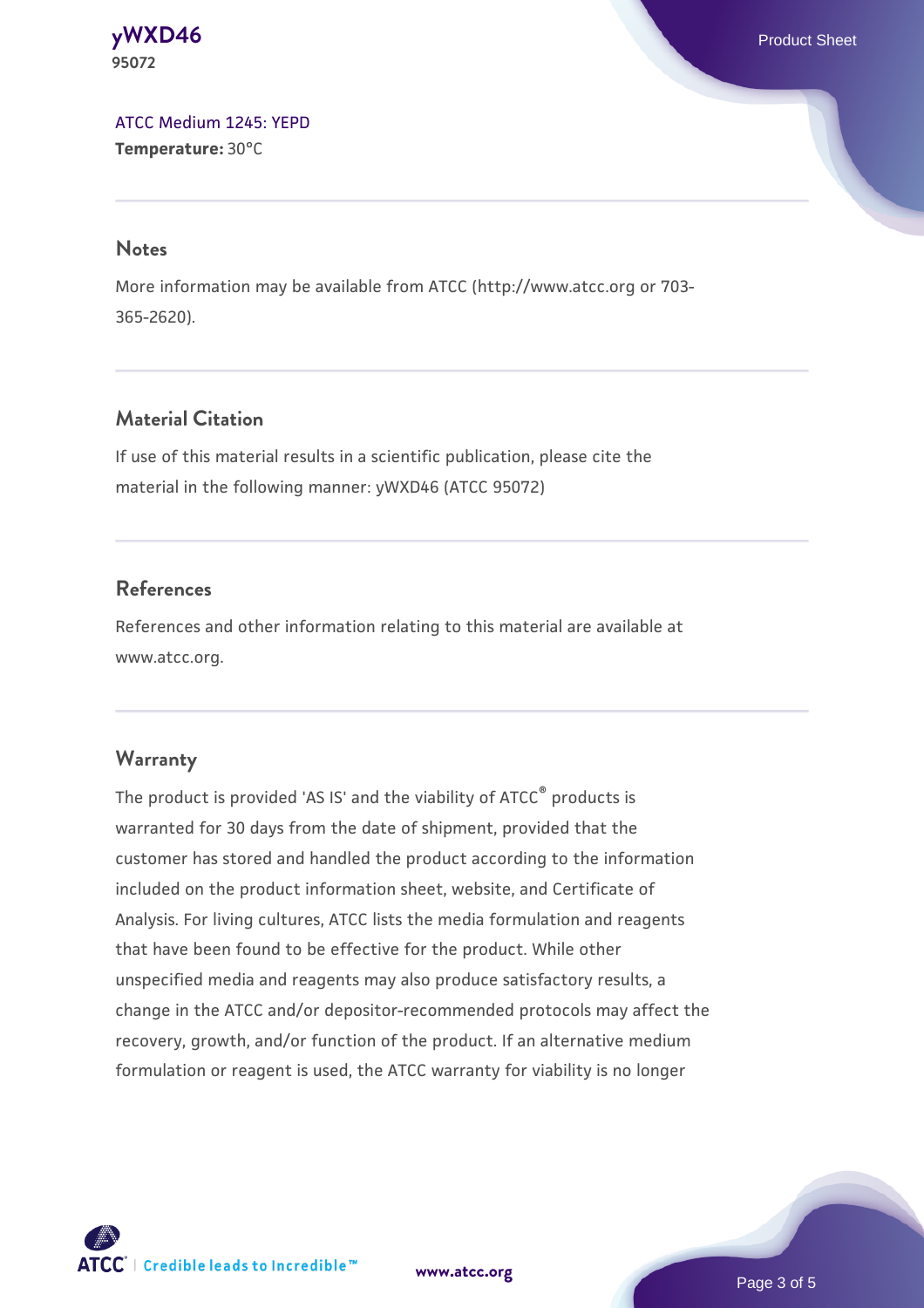

valid. Except as expressly set forth herein, no other warranties of any kind are provided, express or implied, including, but not limited to, any implied warranties of merchantability, fitness for a particular purpose, manufacture according to cGMP standards, typicality, safety, accuracy, and/or noninfringement.

#### **Disclaimers**

This product is intended for laboratory research use only. It is not intended for any animal or human therapeutic use, any human or animal consumption, or any diagnostic use. Any proposed commercial use is prohibited without a license from ATCC.

While ATCC uses reasonable efforts to include accurate and up-to-date information on this product sheet, ATCC makes no warranties or representations as to its accuracy. Citations from scientific literature and patents are provided for informational purposes only. ATCC does not warrant that such information has been confirmed to be accurate or complete and the customer bears the sole responsibility of confirming the accuracy and completeness of any such information.

This product is sent on the condition that the customer is responsible for and assumes all risk and responsibility in connection with the receipt, handling, storage, disposal, and use of the ATCC product including without limitation taking all appropriate safety and handling precautions to minimize health or environmental risk. As a condition of receiving the material, the customer agrees that any activity undertaken with the ATCC product and any progeny or modifications will be conducted in compliance with all applicable laws, regulations, and guidelines. This product is provided 'AS IS' with no representations or warranties whatsoever except as expressly set forth herein and in no event shall ATCC, its parents, subsidiaries, directors, officers, agents, employees, assigns, successors, and affiliates be liable for indirect, special, incidental, or consequential damages of any kind in connection with or arising out of the customer's use of the product. While reasonable effort is made to ensure authenticity and reliability of materials on deposit, ATCC is not liable for damages arising from the misidentification or



**[www.atcc.org](http://www.atcc.org)**

Page 4 of 5